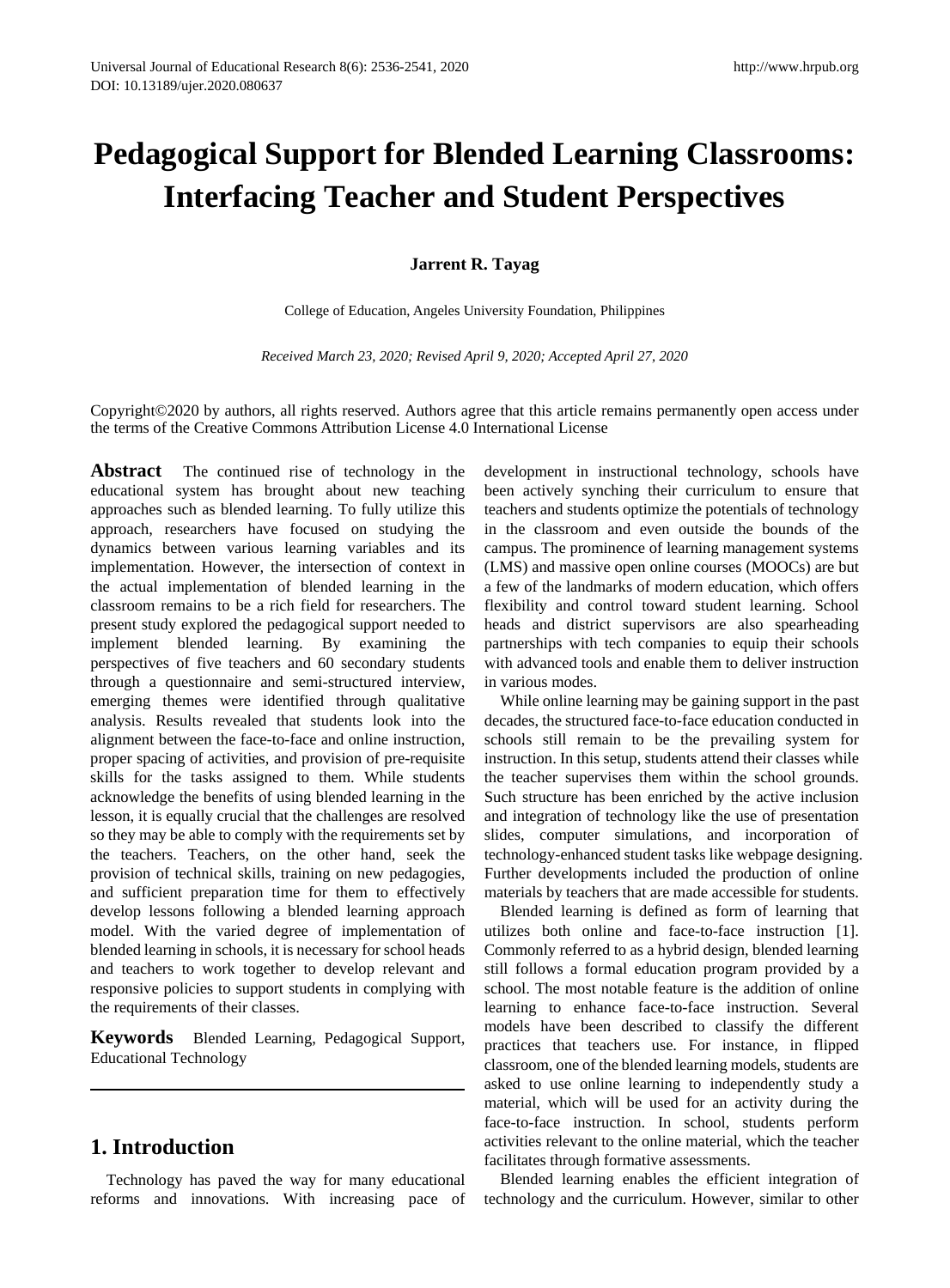teaching and learning approaches, blended learning also requires a pedagogical fit for it to be optimally utilized. This implies that teachers must be able to seamlessly find the link between their desired curricular goals and the practices that they employ. Without such fit, regardless of how sophisticated an approach is, it would prove to be impractical. The present study is an exploration of the different pedagogical supports needed by both teachers and students when employing blended learning in schools. Understanding the need for these pedagogical supports can better equip school heads with coming up with more relevant programs for their schools and teachers. Teachers can also avoid the pitfall of simply employing blended learning without gauging the readiness of their learners for such approach.

# **2. Literature Review**

Blended learning has been reported as a transformative approach to modern education because of its capacity to integrate instructional technology in providing meaningful learning experiences among students [2]. One of the earliest models that pertained to the structuring of blended learning environments is Khan's Octagonal Framework [3]. This framework emphasizes the need to consider eight aspects (institutional, pedagogical, technological, interface design, ethical, resource support, management, and evaluation) in implementing blended learning at an institutional level. These, along with the ubiquitous requirement to consider curricular goals and learner developmental needs, are essential in determining whether an institution is capable of delivering blended instruction. It is highlighted in the study by Moskal, Dziuban, and Hartman that a continuous upgrading of both the faculty and institution is essential in ensuring the success of blended learning [4]. Despite this, Porter and others reported the scarcity of studies that deal with the institutional adoption of blended learning, thereby leaving the important decisions to teachers, who oftentimes have less control over the availability of school resources [12].

Blended learning can also benefit a diverse group of learners. Poon reported the suitability of blended learning approach for part-time students [6]. In this vein, George-Walker and Keefe asserted that while it may be an active argument to question by how much or often a teacher should "blend" their approaches, presenting a lesson in multiple modalities, which include online learning, is an age-old principle that must be observed by all teachers [8].

The impact of blended learning has been reported widely in literature. For instance, findings from the study of So and Brush showed that collaborative learning is possible even in a blended learning environment [5]. In fact, a sense of community can be established in a blended environment, which may rival, if not be better than, traditional

face-to-face instruction [9]. A blended learning environment can also reduce dropout rates and even improve academic performance [10]. Stockwell and others reported that while face-to-face instruction for science improved the test scores of students, video assignments positively affected the satisfaction and attendance of students [13]. A meta-analysis conducted by Liu and others showed that blended learning has consistent positive effects for students in the health profession [14]. When compared with online courses, blended learning environments have more learning supports [11].

Contrary to these findings, Lynch and Dembo reported no significant relationship between self-regulatory variables and performance of undergraduate students who took courses in a blended environment [7]. Nevertheless, Kintu, Zhu, and Kagambe reported that several learning design features of blended learning can be considered as predictors of student learning outcomes [15].

# **3. Materials and Methods**

### **3.1. Research Design**

The study employed a qualitative description design, in which data were gathered directly from people who experienced a phenomenon under study [16]. The study was conducted in a secondary public high school in the Philippines. The teachers implemented lessons employing both face-to-face instruction and online platform. During the face-to-face sessions, the teacher facilitates discussions and individual and group activities. Group chats through social networks and emails were used in accessing materials from the teachers. These materials were used by the students to prepare for their face-to-face classes. Links to audio and video casts were also provided to supplement the discussions in the classroom. There were sessions that were conducted online in form of discussion boards and forums. The teacher provided assessments in both platforms.

## **3.2. Data Sources**

Questionnaires with open ended questions relating to the experiences of teachers and students in using blended learning were answered. The questions focused on how blended learning was implemented and the challenges that they faced. To gain a deeper understanding of the responses, semi-structured interviews were also conducted with a sample of the students and teachers. The gathered responses were analyzed using an inductive process of condensing, encoding, and categorizing until themes emerged.

#### **3.3. Participants**

There were 60 secondary students (mean age  $= 15.33$ ; 38%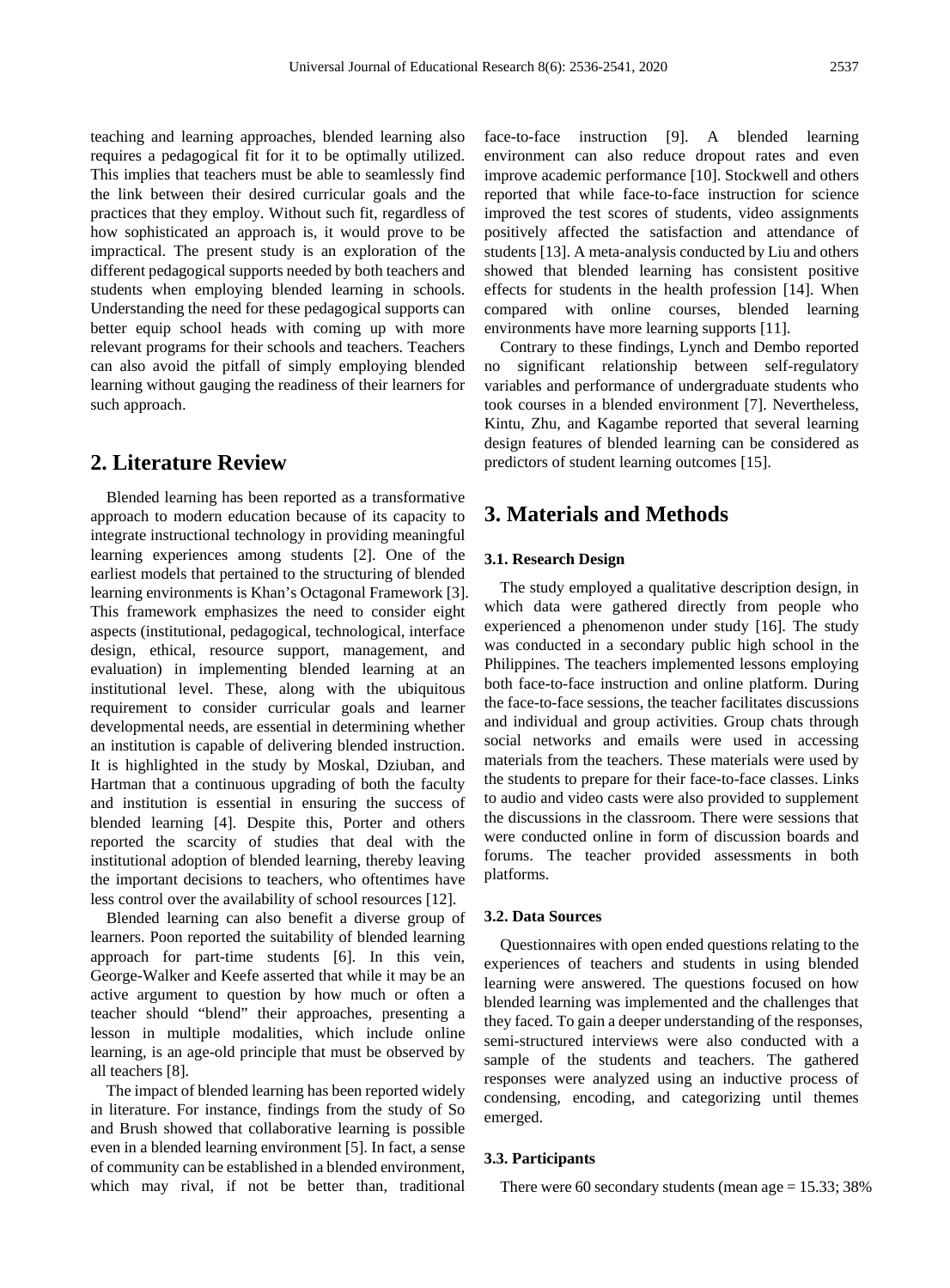male and 62% female) who answered the questionnaire, from which 10 (mean age  $= 15.2$ ; 4 males and 6 females) were randomly selected for interview. The interview was carried out by phone and teleconferencing. Five teachers, handling different subjects for the student-respondents, were also interviewed. The teachers have been serving the school for at least three years (min = 3 years, max =  $12$ ) years).

# **4. Results and Discussion**

Comparing the perceptions of teachers and students provides comprehensive discussion of how blended learning actually happens in their classes. Three themes documenting the concerns of both students and teachers are reported in this paper.

## **4.1. Students' Perspective on the Use of Blended Learning**

4.1.1. Alignment between Face-to-Face and Online Tasks

Online activities such as watching film clips and documentary videos, answering worksheets, and conducting web research are among the typical tasks given by teachers to students. These activities are used as either inputs or enrichments for lessons that were covered in the classroom. One student recounted that his math teacher usually provides math drills in the form of online games to assist those who still need some practice on the lesson. Another narrated how the English teacher asked them to watch and listen to a video in which a sonnet was being recited. During the class, the teacher asked them to recite the sonnet with the correct pronunciation and intonation. Many of the students were able to successfully complete the task because they were able to hear it over and over prior to the session. Because the link to the video was given a week before the face-to-face session, students were able to download and even share it with others.

The blended learning environment proves to be a fertile ground for student and teacher interaction as the former cited the availability of their teachers during the face-to-face instruction to provide clarifications. One student noted that: "I can easily follow the lessons because the teacher gives us the materials ahead of time and we can ask questions about it even if it is not yet the assigned lesson for the day."

The alignment of the face-to-face instruction and online activities allowed the students to work at their own pace. Students who may be finding it challenging to keep up with the pace in the classroom can always use the online activities to master the competencies prior to assessment. Because the online activities are related to what is discussed in the classroom, the students are able to clarify concepts that may be having difficulty in. However, a few students noted that there are instances wherein online activities are sometimes used by teachers to catch up with lessons that they fail to deliver in the classroom. In a few instances, teachers would use the platform to provide materials and expect students to independently study them for an upcoming assessment.

"Students may do independent study, however, we would still need to have our classroom discussions because that is where we can raise questions about the material."

In terms of the alignment of tasks and assessment, the students noted the advantage of having the materials uploaded and readily available for them. Some students explained that because these materials can be downloaded and saved through their mobile devices, they can prepare for an assessment anywhere they are.

#### 4.1.2. Proper Spacing of Activities

Students are required to attend the regular classes that they have with their teachers in the classroom, thus, their opportunity to do their online activities is usually after their class schedules each day. There are times wherein students have to complete three online activities after having completed several tasks during their classroom sessions. Some students admitted that in some cases, they unintentionally forget to complete a few online tasks, thereby forcing them to accomplish them in a limited time. In most cases, online activities are reinforcement tasks to assist those who may not have been able to master the competencies in the classroom. However, when online activities are becoming extensions of the class requirements, students are usually exhausted because of the already taxing activities that they have to perform in school. As a result, some students sacrifice some hours in the evening simply to comply with the requirements. Further, not all students have access to the internet. When limited time is given for the completion of an online requirement, students have to go out and find an internet shop where they can finish their work.

This issue is handled by a few teachers well as they provide access to the online materials weeks before the actual class session. Some students reported that some of their teachers routinely require them to do just one online activity every week.

#### 4.1.3. Provision of Pre-Requisite Skills

It is a common notion that all students of the current generation are technologically savvy. While many may be skillful in movie and audio editing, webpage development, and even computer programming, there are also a number of students who are still struggling to do these because of the lack of prior training.

"Teachers should consider whether students are capable of using a software that could be used for the task. There are times that we have to spend long hours simply trying to watch tutorial videos on how to use the application, rather than think about how to do the project."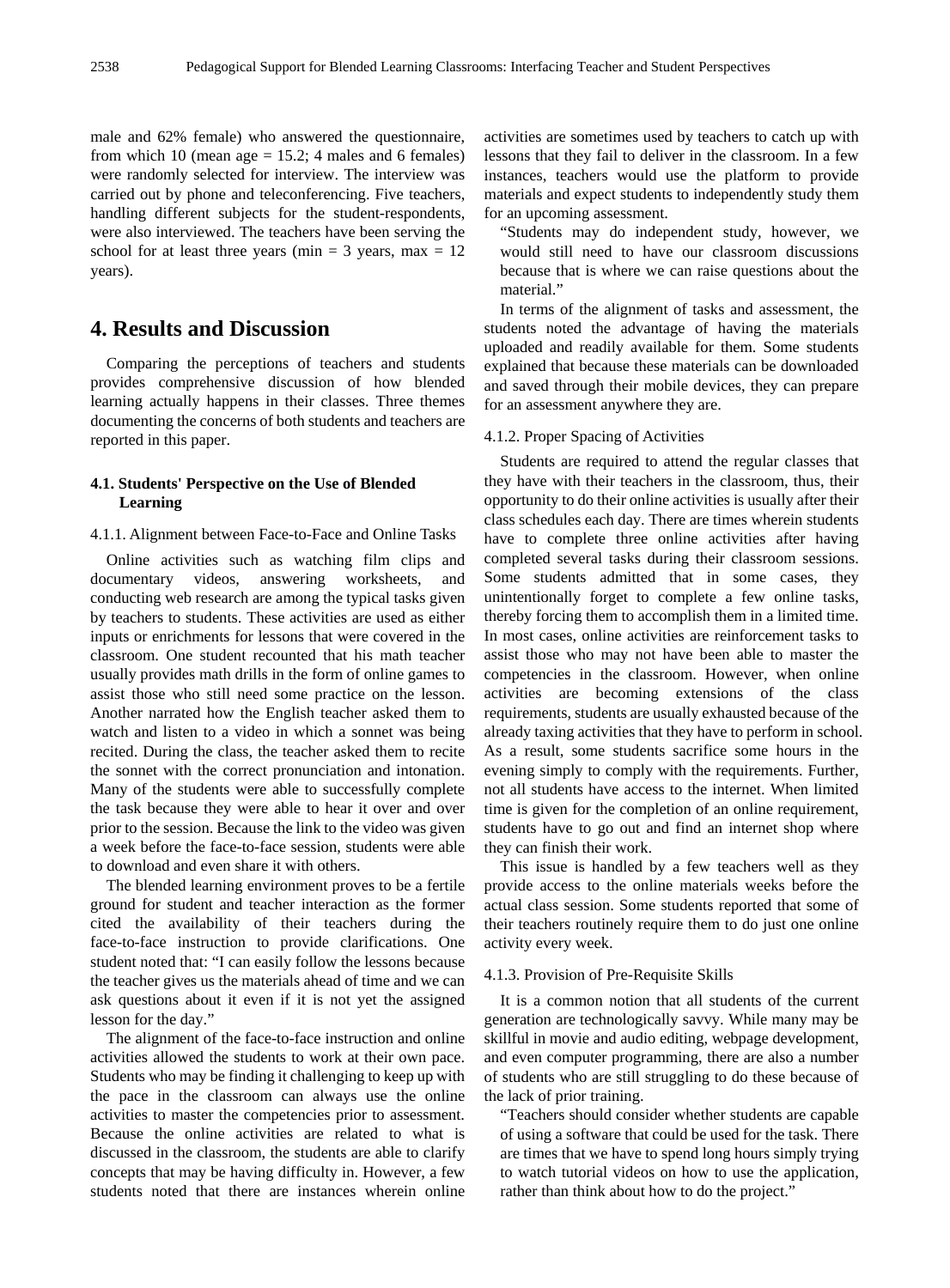The reality is that teachers sometimes assume too much that students are knowledgeable of every application or software available. While student do appreciate learning how to make use of new software, the tight deadlines puts them on a balance of either to spend time learning the software or simply ask someone to do the project for them. Because of the lack of security measures in online tasks, students are sometimes bending towards the latter for them to comply with the deadlines.

Pre-requisite skills are supposed to be part of the enabling tasks to be given by the teacher. However, in some cases, these skills are vessels, rather than part of the content of the curriculum. A language teacher may ask the students to prepare a video presentation about a story that they tackled in class. The language teacher may use the classroom time to discuss the story and its plot, but students will not expect the teacher to demonstrate to them how to make a video. Such creates a complexity on how blended learning can be used for this purpose.

## **4.2. Teachers' Perspectives on the Use of Blended Learning**

#### 4.2.1. Provision of Technical Support

While students clamor for the neglect on pre-requisite skills, teachers are also concerned about their level of expertise in terms of their technical abilities in navigating through different available software and applications. Most of the teachers are amenable that students are far better than they are in the use of computers and the internet. Thus, they sometimes feel that the tasks that they give do not optimally challenge the students. One of the teachers recounted an experience in which he asked the students to create a brochure using a word processing software. Upon mentioning this to the class, the students started to ask whether they can use other applications such as Photoshop. The teacher could not argue with the students because he does not have any idea whether such application may be applicable for the task. Nonetheless, he relented and was surprised to see the outputs. He felt that if had insisted on his guidelines, the students would have been restricted and not able to showcase their actual skills. This prompted the teacher to learn a few of these software and applications.

"There were instances wherein I did not even know how to share or upload my files. I had to call another teacher to assist me. In another instance, I did not know how to download a video. It was really a challenge for me."

Some teachers have ideas on how to support students through blended learning. However, their technical skills hamper such sincere intentions. One teacher know that her students can benefit if she can prepare video tutorials using their mother tongue so that students can understand it better. She did try once but found it very challenging for her to edit the video. "I wanted to put subtitles and colorful images in the video, but I do not know how to." Such

frustration is common among the teachers and hesitantly limits them to mere uploading of curated materials for their students.

#### 4.2.2. Training on New Pedagogies

The rise of new teaching modalities requires an understanding of new pedagogies. Teachers are usually given seminars to update them on new available materials and strategies; however, these seminars are sometimes superficial in the sense that they revolve more on knowing what the approach is, but too little opportunity to understand how to implement the approach. Two of the five teachers are aware of the TPACK model, a technology integration model that emphasizes the need for technological, pedagogical, and content knowledge to properly infuse technology into the learning process. But when asked how they use such model in designing and delivering their instruction, the teachers are limited to defining what tools they use in the classroom and in the online platform. This simply underscore the idea that while teachers do understand that the mere use of gadgets or software in the classroom does not equate to technological integration, their actual practices reflect significant gaps on how to fully and functionally utilize these tools.

Learning models provide a good guide on how teachers can implement blended learning in their classrooms.

"While we know what to teach, it is becoming a challenge to determine whether a particular material is appropriate for my lesson."

Teachers asserted that much of the training that they receive emphasizes the change in the kind of students that they have. While this is true, the strategies that they use seem to be inefficient as they still struggle to keep some students engaged in the discussion and other activities.

"Regardless of whether it is in the actual classroom or online, students can be very difficult to be engaged in actually doing the task. In some cases, they would simply find an easy way out like copying a material from the internet without even reading it."

With the assistance of their colleagues and supervisors, teachers would usually address this problem by revisiting their lesson plans and finding ways by which they can alternatively deliver the instruction.

"The biggest challenge is that almost everyone in the school does not really know how to handle such problem. There are some times when our proposed solutions would work. However, when they do not work, everyone in the school becomes lost and is challenged by how to come up with novel approach. This usually results in lengthy discussions."

#### 4.2.3. Sufficient Preparation Time

Being a relatively new approach for the teachers, designing a blended learning environment for their lessons requires significant amount of preparation.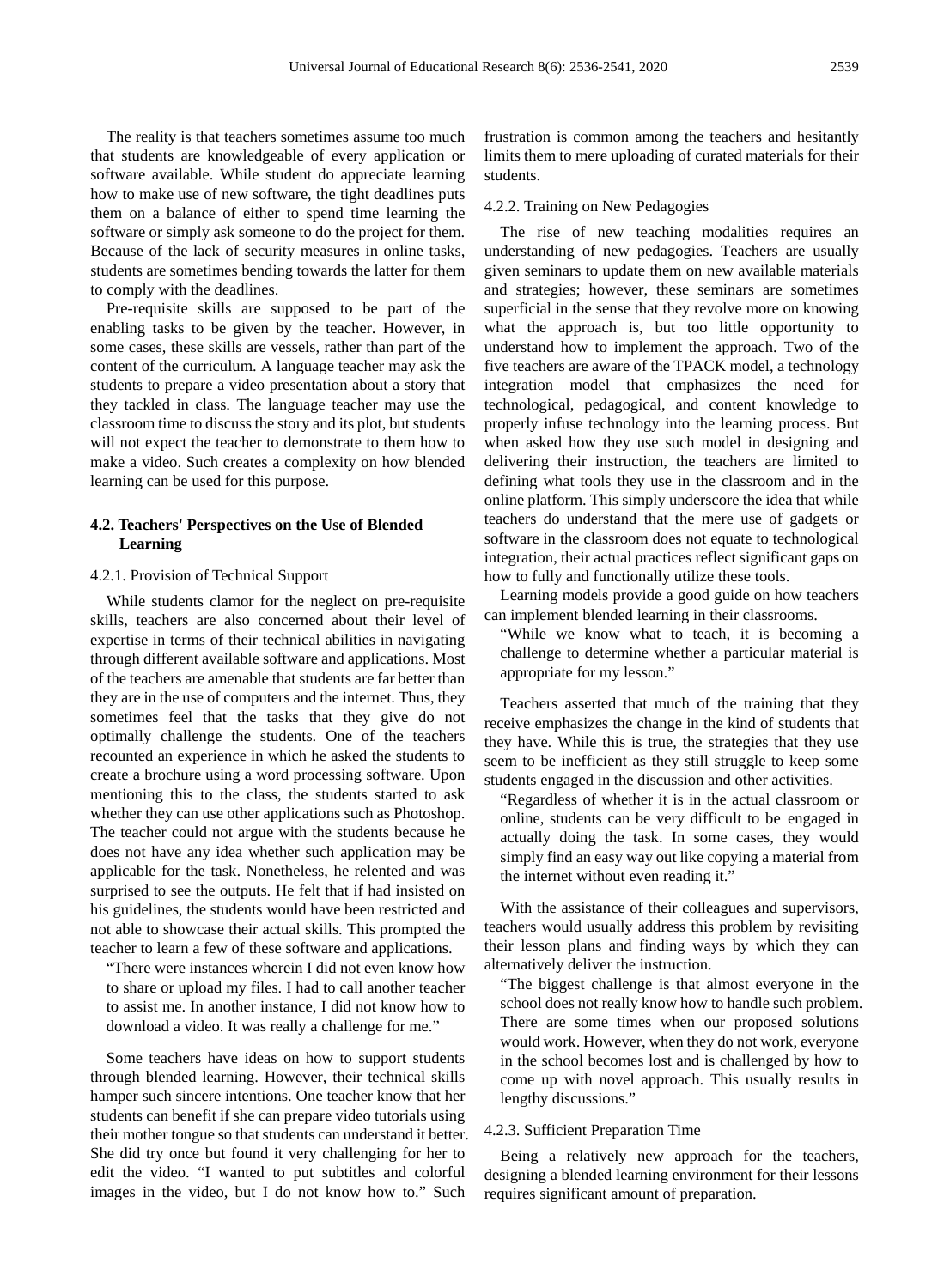"The reality is we have to think of activities, then prepare these activities in various modalities. If we are to follow the concept that blended learning should provide independent learning time for students, then we must carefully design our lessons and even our instructional materials based on the principle. Unfortunately, not all of our students can access these materials because of the lack of internet connection; therefore, we have to ensure that even without the online phase, our students can still have the equal opportunity to master the competencies. It is like creating two learning plans."

In the current system, teachers are usually given breaks from teaching every semester. However, teachers clamor that such "breaks" are spent on attending meetings or seminars and very few days are left for them to prepare for their actual lessons for the next semester. They also have to use these "breaks" to accomplish forms and reports to be submitted to their supervisors, school heads, and district officers.

"It is more unfortunate if you are assigned to teach a new subject. Most often, you are left with no learning materials to use. The school provides manuals, but the teacher has to prepare worksheets, slides, activity sheets, and other instructional devices. The few weeks before the opening of the classes could have been used for that."

#### **4.3. Prospects for the Use of Blended Learning**

There is still no definite framework for the implementation of blended learning in many schools. At least for the teachers included in the study, blended learning is limited to the basic definition of combining face-to-face and online instruction. There is a lack of regular blending of these modalities as can be seen in rotation models. Despite this, the positive effects of blended learning as reported in literature [5] [9] [10] [13] have been recognized by students. Therefore, it would be beneficial for schools and teachers to reevaluate their employment of blended learning to maximize its potential.

Teachers and students agree that technical skills must be considered for both groups. Teachers need training to improve their technical skills in manipulating relevant equipment and applications. Students, on the other hand, need to be provided with pre-requisite skills in fulfilling several online requirements. A review of the professional development plan can help identify what particular skills are necessary to be mastered by teachers. This will entail the formulation of a school policy pertinent to the implementation of blended learning. This will ensure that every teacher would implement the suitable blending of modalities. The school can have a survey of the internet connectivity of students at home and the availability of necessary gadgets and equipment. The school can also consider the availability of equipment among teachers so that they could provide the needed support to students.

A well-planned curriculum that considers blended learning approach is key in ensuring pedagogical support is available for both teachers and students. Teachers and students must be part of the planning process to increase accountability in the implementation. Teachers must be given appropriate training on how to seamlessly integrate technology in providing other modalities of teaching for their everyday instruction.

In the age where technological advancement is progressing at an exponential rate, the educational system has no other ways but to anchor itself to the emerging trends to ensure that their graduates are equipped with the industrial skills needed in the workplace. Blended learning does not only afford the independent pacing of learning for students but are also providing them with opportunities to learn beyond the bounds of the classroom. This could be the manifestation of the shifting role of teachers as facilitators rather than sole source of information.

# **5. Conclusions**

The present study aimed to explore the experiences of the teachers and students in using blended learning in their classes. By interfacing the perspectives of both teachers and students, a deeper discussion of how schools can support the implementation of blended learning is provided. In the perspective of the students, blended learning may be beneficial if they are properly equipped with the skills and knowledge on how to navigate the various tasks given to them. Among the concerns that they have are (a) the alignment of the face-to-face and online tasks; (b) proper spacing of activities; and (c) lack of consideration for pre-requisite skills. Students can better comply with the tasks for both face-to-face and online instructions which are related to each other. Because of the difficulty of monitoring online activities, students sometimes find themselves working on multiple online tasks while still trying to comply with their classroom requirements. Also, students are sometimes provided with tasks that they do not have the necessary skills to accomplish.

Teachers, on the other hand, reported the lack or inadequacy of technical skills, training for new pedagogy, and sufficient preparation time. Teachers are aware that blended learning requires a specific set of paradigms to be implemented efficiently. Unfortunately, these training remain to be superficial and could not really provide the necessary level of competence for the teachers. Further, the lack of preparation time for the instructional materials for either face-to-face or online instruction is causing them to feel that they do not really maximize the potentials of blended learning.

The findings of this study present challenges that must be addressed by schools in implementing blended learning. The experiences of the teachers and students in this study